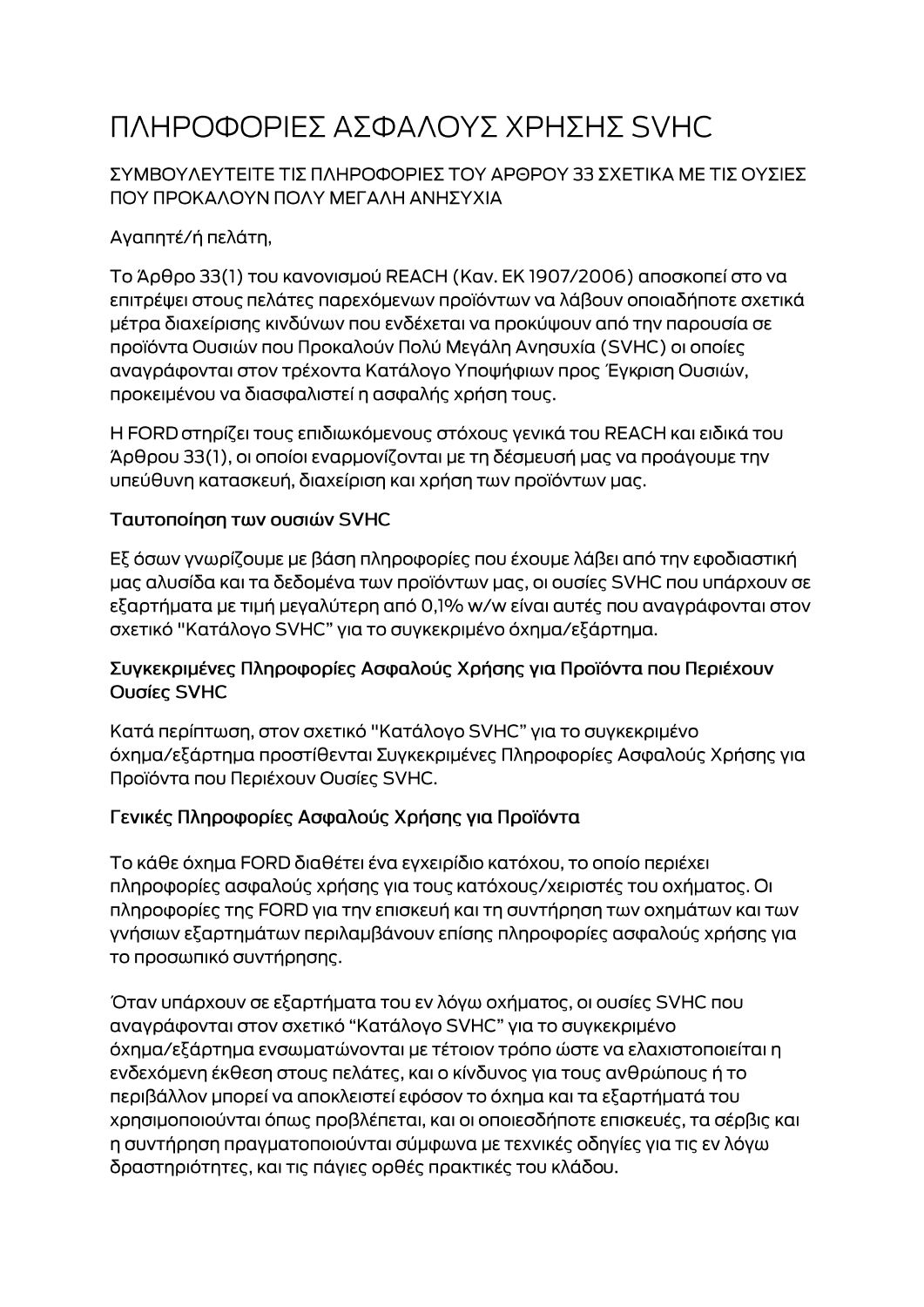Ένα όχημα που βρίσκεται στο τέλος του κύκλου ζωής του πρέπει να απορρίπτεται νόμιμα στην Ευρωπαϊκή Ένωση σε Εξουσιοδοτημένη Εγκατάσταση Επεξεργασίας (ΑΤΕ). Τα εξαρτήματα του οχήματος πρέπει να απορρίπτονται σύμφωνα με την κατά τόπο ισχύουσα νομοθεσία και τις οδηγίες της τοπικής αρχής.

# Μοντέλο: Ford Custom

Κατάλογος SVHC βασισμένος στον κατάλογο υποψήφιων ουσιών του Ευρωπαϊκού Οργανισμού Χημικών Προϊόντων την 1η Ιανουαρίου 2022

Συγκεκριμένες Πληροφορίες Ασφαλούς Χρήσης για Προϊόντα που Περιέχουν Ουσίες SVHC

Δεν απαιτούνται συγκεκριμένες πληροφορίες ασφαλούς χρήσης – εφαρμόστε τις Γενικές Πληροφορίες Ασφαλούς Χρήσης για Προϊόντα

| <b>Commodity</b>                                                        | <b>REACH SVHCs</b>                                                              |
|-------------------------------------------------------------------------|---------------------------------------------------------------------------------|
| <b>A/C Compressor</b>                                                   | Diboron-trioxide[1303-86-2]                                                     |
|                                                                         | Lead[7439-92-1]                                                                 |
| A/C Lines, Receiver Drier and<br><b>Accumulator</b>                     | C,C'-azodi(formamide)[123-77-3]                                                 |
|                                                                         | Dodecamethylcyclohexasiloxane[540-97-6]                                         |
|                                                                         | Imidazolidine-2-thione[96-45-7]                                                 |
|                                                                         | Lead[7439-92-1]                                                                 |
| <b>Accessories</b>                                                      | C,C'-azodi(formamide)[123-77-3]                                                 |
|                                                                         | Lead[7439-92-1]                                                                 |
| <b>Active and Air Suspension</b>                                        | Lead[7439-92-1]                                                                 |
|                                                                         | Silicic acid, lead salt[11120-22-2]                                             |
| <b>Adaptive Cruise Control</b>                                          | Lead[7439-92-1]                                                                 |
| <b>AIS - Air Cleaner and Low</b><br><b>Pressure Ducts</b>               | Lead[7439-92-1]                                                                 |
| <b>AIS - High Pressure Ducts</b>                                        | Imidazolidine-2-thione[96-45-7]                                                 |
| <b>Alternator</b>                                                       | Lead[7439-92-1]                                                                 |
| <b>Antenna</b>                                                          | Lead[7439-92-1]                                                                 |
| Appliques (Pillar, Decklid,<br>Roof)                                    | Lead[7439-92-1]                                                                 |
| <b>Audio and Navigation Head</b><br><b>Units</b>                        | Lead[7439-92-1]                                                                 |
| <b>Badges</b>                                                           | 1,3,5-Tris(oxiranylmethyl)-1,3,5-triazine-2,4,6(1H,3H,5H)-<br>trione[2451-62-9] |
|                                                                         | Tris(nonylphenyl)phosphite[26523-78-4]                                          |
| <b>Battery</b>                                                          | Lead[7439-92-1]                                                                 |
| <b>Body Side InteriorTrim (Hard</b><br>Trim)                            | C,C'-azodi(formamide)[123-77-3]                                                 |
| <b>Body Structure - Die-Cut</b><br><b>Sealers</b>                       | 2-(2H-Benzotriazol-2-yl)-4,6-ditertpentylphenol[25973-55-1]                     |
|                                                                         | Dicyclohexyl-phthalate[84-61-7]                                                 |
| <b>Body Structure - Floor Pan -</b><br><b>Front Floor and Side Sill</b> | 2-(2H-Benzotriazol-2-yl)-4,6-ditertpentylphenol[25973-55-1]                     |
|                                                                         | Boric acid[10043-35-3]                                                          |
|                                                                         | Lead[7439-92-1]                                                                 |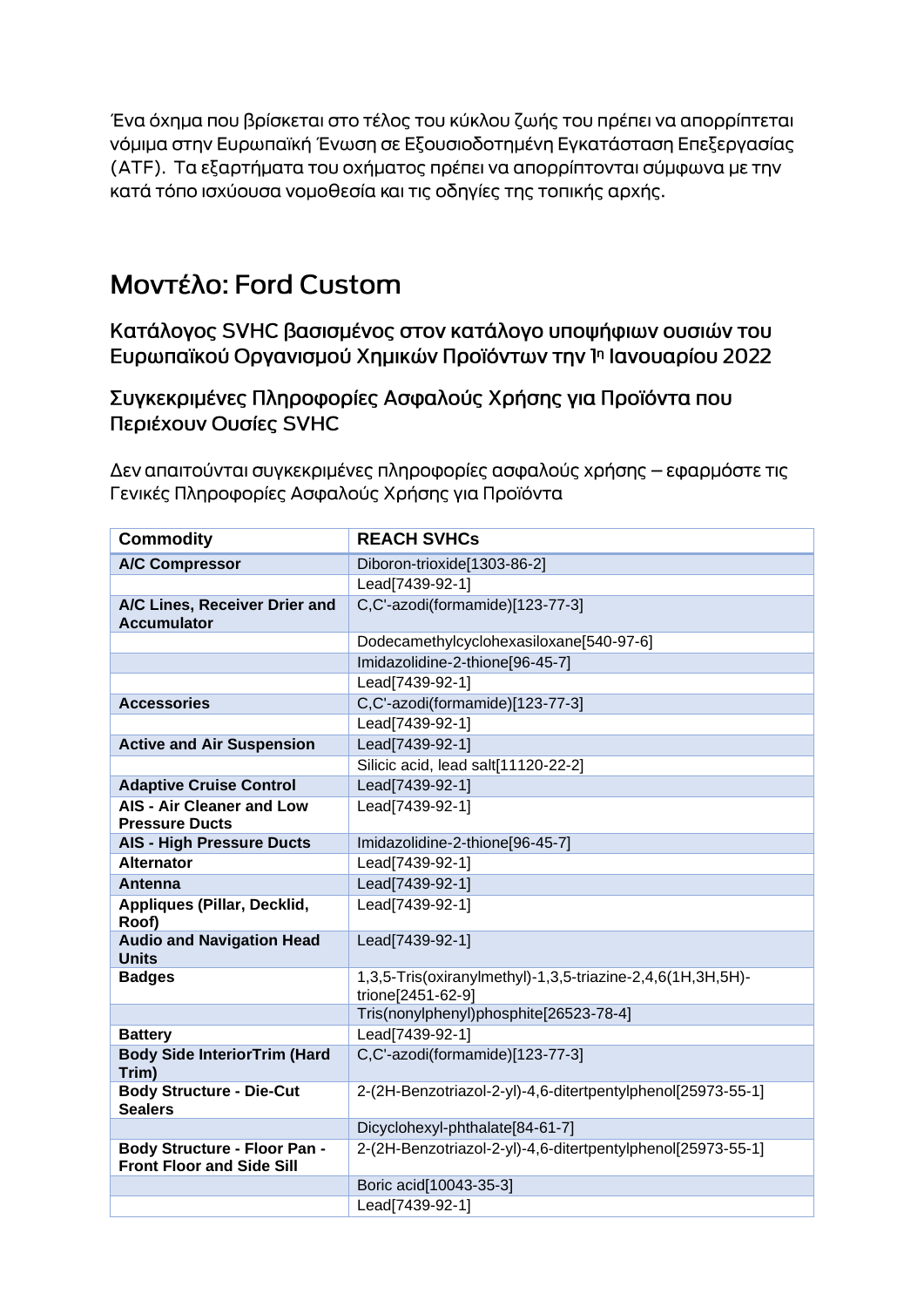| <b>Body Structure - Floor Pan -</b>                              | Lead[7439-92-1]                                               |
|------------------------------------------------------------------|---------------------------------------------------------------|
| <b>Rear Floor</b>                                                |                                                               |
| <b>Body Structure - Front End</b><br><b>Structure</b>            | Cobalt sulphate[10124-43-3]                                   |
| <b>Body Structure - Hood</b>                                     | 2-(2H-Benzotriazol-2-yl)-4,6-ditertpentylphenol[25973-55-1]   |
| <b>Assembly (incl Hinge/Supt)</b>                                |                                                               |
| <b>Body Structure - Pick-up Box</b>                              | Lead[7439-92-1]                                               |
| (incl Tailgate/Hinge)                                            |                                                               |
| <b>Brake - Parking</b>                                           | Lead[7439-92-1]                                               |
| <b>Brake Actuation</b>                                           | Imidazolidine-2-thione[96-45-7]                               |
|                                                                  | Lead[7439-92-1]                                               |
| <b>Brake Tubes and Hoses</b>                                     | Imidazolidine-2-thione[96-45-7]                               |
|                                                                  | Lead[7439-92-1]                                               |
| <b>Brakes - Caliper &amp; Anchor</b>                             | Lead[7439-92-1]                                               |
| <b>Brkt Assy (Front, Rear)</b><br><b>Bulk Materials (PMT100)</b> | 1-Methyl-2-pyrrolidone[872-50-4]                              |
| <b>Bulk Materials (PMT200)</b>                                   | Tris(nonylphenyl)phosphite[26523-78-4]                        |
| <b>Clutch / DMF (Dual Mass</b>                                   | Lead[7439-92-1]                                               |
| Flywheel)                                                        |                                                               |
| <b>Combined Sensing Module</b>                                   | Lead[7439-92-1]                                               |
| <b>Cooling Hoses &amp; Bottles</b>                               | C,C'-azodi(formamide)[123-77-3]                               |
|                                                                  | Lead[7439-92-1]                                               |
| <b>Door Handles</b>                                              | Lead[7439-92-1]                                               |
| <b>EDS Wiring Assembly &amp;</b>                                 | 1,6,7,8,9,14,15,16,17,17,18,18-                               |
| <b>Components</b>                                                | Dodecachloropentacyclo[12.2.1.16,9.02,13.05,10]octadeca-7,15- |
|                                                                  | diene[13560-89-9]                                             |
|                                                                  | Diboron-trioxide[1303-86-2]                                   |
|                                                                  | Lead[7439-92-1]                                               |
| <b>Electrified Drivetrain</b>                                    | Lead[7439-92-1]                                               |
| <b>Electro/Mechanical Devices</b>                                | Lead[7439-92-1]                                               |
| <b>Electro/Mechanical Devices -</b><br><b>Reception</b>          | Lead[7439-92-1]                                               |
| <b>Electro/Mechanical Devices -</b>                              | Lead[7439-92-1]                                               |
| <b>Security</b><br><b>Electronic Control Panel and</b>           | Lead[7439-92-1]                                               |
| <b>CCH</b>                                                       |                                                               |
|                                                                  | N,N-Dimethylacetamide[127-19-5]                               |
| <b>Electronic Modules - Displays</b>                             | 2-(2H-Benzotriazol-2-yl)-4,6-ditertpentylphenol[25973-55-1]   |
|                                                                  | Lead[7439-92-1]                                               |
| <b>Electronic Modules -</b><br>Headlamp                          | Lead[7439-92-1]                                               |
| <b>Electronic Modules -</b>                                      | Lead[7439-92-1]                                               |
| <b>Navigation</b>                                                |                                                               |
| <b>Electronic Modules - SYNC</b>                                 | 2-Methylimidazole[693-98-1]                                   |
|                                                                  | Lead[7439-92-1]                                               |
| <b>Engine Compartment Trim</b>                                   | Phenol, dimethyl-, phosphate (3:1)[25155-23-1]                |
| <b>Engine Water Pumps</b>                                        | Lead[7439-92-1]                                               |
| <b>Evaporator and Blower</b>                                     | Decamethylcyclopentasiloxane[541-02-6]                        |
| <b>Assemby (HVAC Module)</b>                                     |                                                               |
|                                                                  | Lead[7439-92-1]                                               |
| <b>Exhaust Hot End (Catalytic</b><br>Convertor)                  | Diboron-trioxide[1303-86-2]                                   |
| <b>FEAD</b>                                                      | Lead[7439-92-1]                                               |
| <b>Fixed Glass</b>                                               | Lead[7439-92-1]                                               |
| <b>Fuel Door</b>                                                 | Lead[7439-92-1]                                               |
| <b>Fuel Injection</b>                                            | Lead[7439-92-1]                                               |
| <b>Fuel Lines</b>                                                | Lead[7439-92-1]                                               |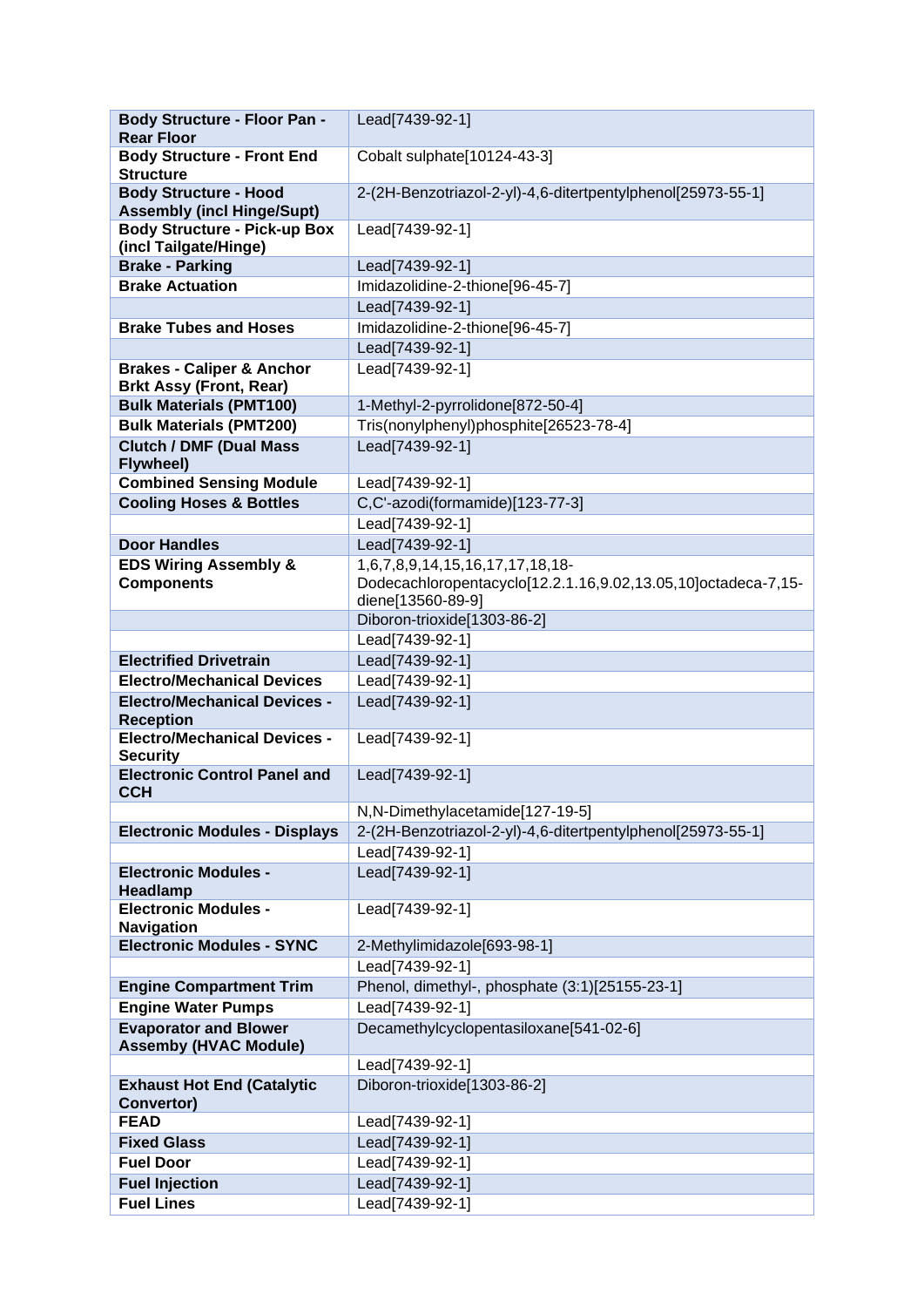| <b>Fuel Tanks</b>                                             | C,C'-azodi(formamide)[123-77-3]                                  |
|---------------------------------------------------------------|------------------------------------------------------------------|
|                                                               | Lead[7439-92-1]                                                  |
| <b>GOR and Radiator Support</b>                               | Boric acid[10043-35-3]                                           |
| <b>Headlamp / Side Marker</b>                                 | 6,6'-Di-tert-butyl-2,2'-methylenedi-p-cresol[119-47-1]           |
| <b>Headliner / Sunvisor</b>                                   | Lead[7439-92-1]                                                  |
| <b>Hydraulic Distribution</b>                                 | Lead[7439-92-1]                                                  |
| I/S Mirror                                                    | Lead[7439-92-1]                                                  |
| <b>Instrument Cluster</b>                                     | 2-Methyl-1-(4-methylthiophenyl)-2-morpholinopropan-1-            |
|                                                               | one[71868-10-5]                                                  |
|                                                               | Boric acid[10043-35-3]                                           |
|                                                               | Lead[7439-92-1]                                                  |
| <b>Interior Lighting</b>                                      | 4,4'-Isopropylidenediphenol[80-05-7]                             |
|                                                               | Lead[7439-92-1]                                                  |
| <b>IP Finish Panels/Registers</b>                             | 2,4-Di-tert-butyl-6-(5-chlorobenzotriazol-2-yl)phenol[3864-99-1] |
|                                                               | Lead[7439-92-1]                                                  |
| Knuckle (Front, Rear)                                         | Boric acid[10043-35-3]                                           |
|                                                               | Imidazolidine-2-thione[96-45-7]                                  |
| <b>Labels</b>                                                 | Lead[7439-92-1]                                                  |
| Latches - Hood, Decklid and<br><b>Liftgate Latches</b>        | Lead[7439-92-1]                                                  |
| <b>Latches - Side Door/Latch</b>                              | Lead[7439-92-1]                                                  |
| <b>Mini Module</b>                                            |                                                                  |
|                                                               | Nonoxinol[9016-45-9]                                             |
| <b>Locks</b>                                                  | 1-Methyl-2-pyrrolidone[872-50-4]                                 |
|                                                               | C.C'-azodi(formamide)[123-77-3]                                  |
|                                                               | Hexahydromethylphthalic-anhydride[25550-51-0]                    |
|                                                               | Lead[7439-92-1]                                                  |
| <b>Luggage and Interior Cargo</b><br><b>Management/Covers</b> | 2-(2H-Benzotriazol-2-yl)-4,6-ditertpentylphenol[25973-55-1]      |
|                                                               | 6,6'-Di-tert-butyl-2,2'-methylenedi-p-cresol[119-47-1]           |
|                                                               | Lead[7439-92-1]                                                  |
| <b>Mirrors</b>                                                | 4,4'-Isopropylidenediphenol[80-05-7]                             |
|                                                               | Lead[7439-92-1]                                                  |
| <b>Park Assist</b>                                            | Lead[7439-92-1]                                                  |
| <b>PATS Transceiver</b>                                       | Lead[7439-92-1]                                                  |
| <b>Pedal Box</b>                                              | 2-Benzyl-2-dimethylamino-4-morpholinobutyrophenone[119313-       |
|                                                               | $12 - 1$<br>N,N-Dimethylacetamide[127-19-5]                      |
| <b>Pedestrian Alert System</b><br>(PAS)                       |                                                                  |
| <b>Powertrain Control Module</b>                              | 4,4'-Isopropylidenediphenol[80-05-7]                             |
| (PCM/EEC/ ECM)                                                | Lead[7439-92-1]                                                  |
| <b>PT Mounts</b>                                              | Lead[7439-92-1]                                                  |
| <b>PT Sensors</b>                                             | Lead[7439-92-1]                                                  |
|                                                               | Octamethylcyclotetrasiloxane[556-67-2]                           |
| <b>Rain and Daylight Sensor</b>                               | 1,3,5-Tris(oxiranylmethyl)-1,3,5-triazine-2,4,6(1H,3H,5H)-       |
|                                                               | trione[2451-62-9]                                                |
|                                                               | Lead[7439-92-1]                                                  |
| <b>Restraint Electronics</b>                                  | Lead[7439-92-1]                                                  |
| Seat Belts (Front and Rear)                                   | Lead[7439-92-1]                                                  |
| Seats - Foam - Cut and Sew                                    | C,C'-azodi(formamide)[123-77-3]                                  |
|                                                               | Lead[7439-92-1]                                                  |
|                                                               | Methyloxirane[75-56-9]                                           |
| Seats - JIT                                                   | C,C'-azodi(formamide)[123-77-3]                                  |
|                                                               | Lead[7439-92-1]                                                  |